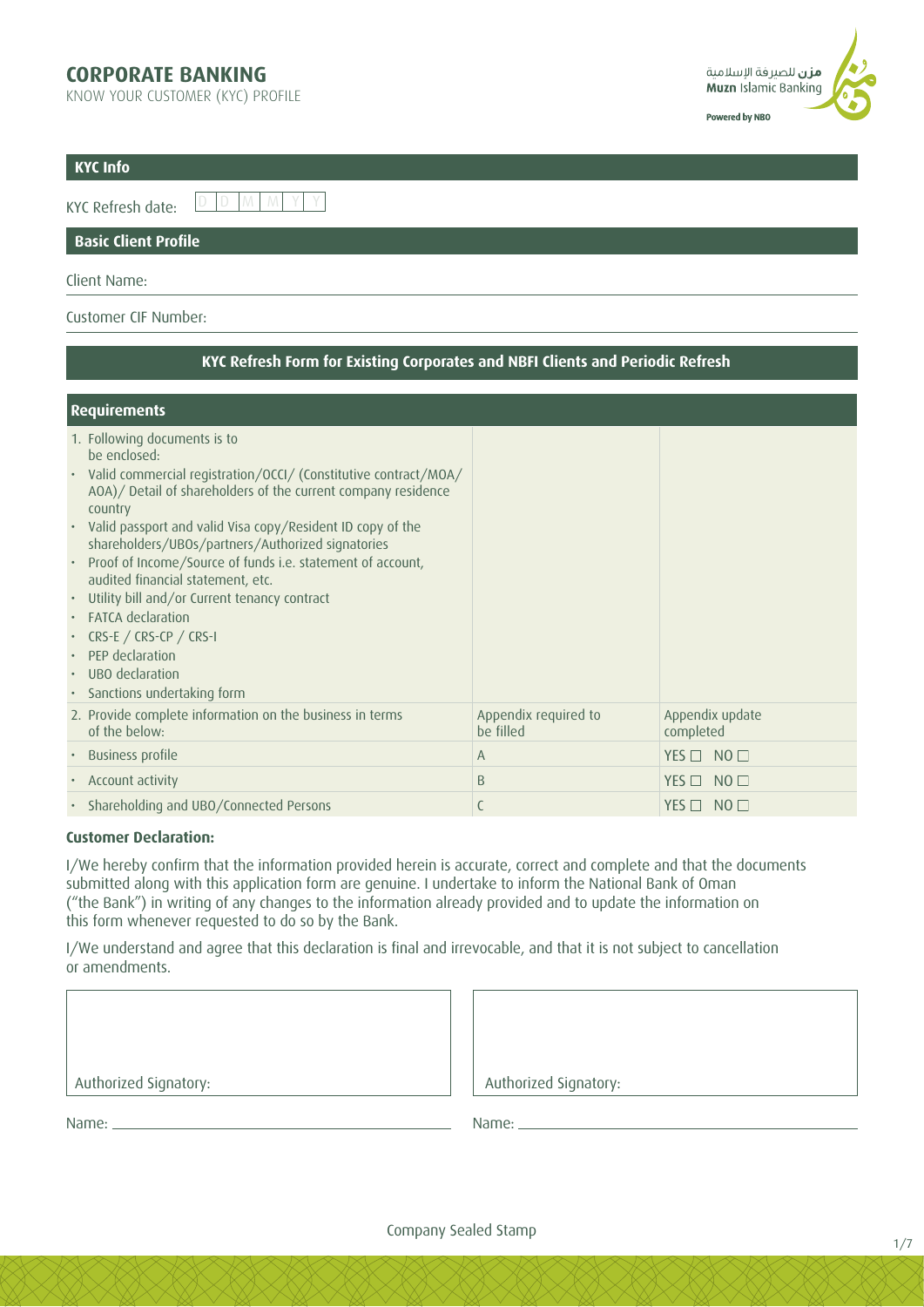# **CORPORATE BANKING**

KNOW YOUR CUSTOMER (KYC) PROFILE



### **APPENDIX A – BUSINESS PROFILE**

For any change in business profile or information, please provide the following information and attach the relevant documents:

|    | 1. Purpose of maintaining a banking relationship<br>with NBO                                                                                                       |                                                                                                                                                                                                                                                                                                                                                                                       |
|----|--------------------------------------------------------------------------------------------------------------------------------------------------------------------|---------------------------------------------------------------------------------------------------------------------------------------------------------------------------------------------------------------------------------------------------------------------------------------------------------------------------------------------------------------------------------------|
| 2. | Confirm if the company is having/looking for a credit<br>facility/ borrowing relationship. If yes, please share the<br>details and purpose of the credit facility. |                                                                                                                                                                                                                                                                                                                                                                                       |
|    | 3. Company business activities and descriptions                                                                                                                    |                                                                                                                                                                                                                                                                                                                                                                                       |
| 4. | Type of Entity/Legal type i.e. LLC, SAOG, SOAC, Foreign<br>Corporate, Under Formation, Free Zone, FZC, FZE, FZCO,<br>etc.                                          |                                                                                                                                                                                                                                                                                                                                                                                       |
| 5. | Details of Compay's line of business including goods<br>and services that the company is dealing in:                                                               |                                                                                                                                                                                                                                                                                                                                                                                       |
|    | Please elaborate and provide details.                                                                                                                              |                                                                                                                                                                                                                                                                                                                                                                                       |
|    | 6. Countries of business operation (subsidiaries / branches<br>/ rep offices)                                                                                      |                                                                                                                                                                                                                                                                                                                                                                                       |
|    | 7. How many persons are employed by the company?                                                                                                                   |                                                                                                                                                                                                                                                                                                                                                                                       |
|    | 8. Net Income and annual turnover                                                                                                                                  | Or attach financial statements (Income Statement or<br>Statement of Comprehensive Income)                                                                                                                                                                                                                                                                                             |
|    | 9. Net worth of the business                                                                                                                                       | Or attach financial statements (Balance Sheet or statement<br>of Equity)                                                                                                                                                                                                                                                                                                              |
|    | 10. Brief on the sources of funds and attach relevant<br>supporting documents on the Company Source<br>of Income.                                                  | Intra Group Financing YES □ NO □<br>If yes, please attach legal documentary proof(s) with the<br>associated company to evidence the relationship with the<br>financing counterparty.<br>Business Income YES □ NO □<br>If yes, please attach Balance Sheet or Bank Statement or<br>Latest Audited Financial Statement or Business Contract,<br>etc. to evidence the business revenues. |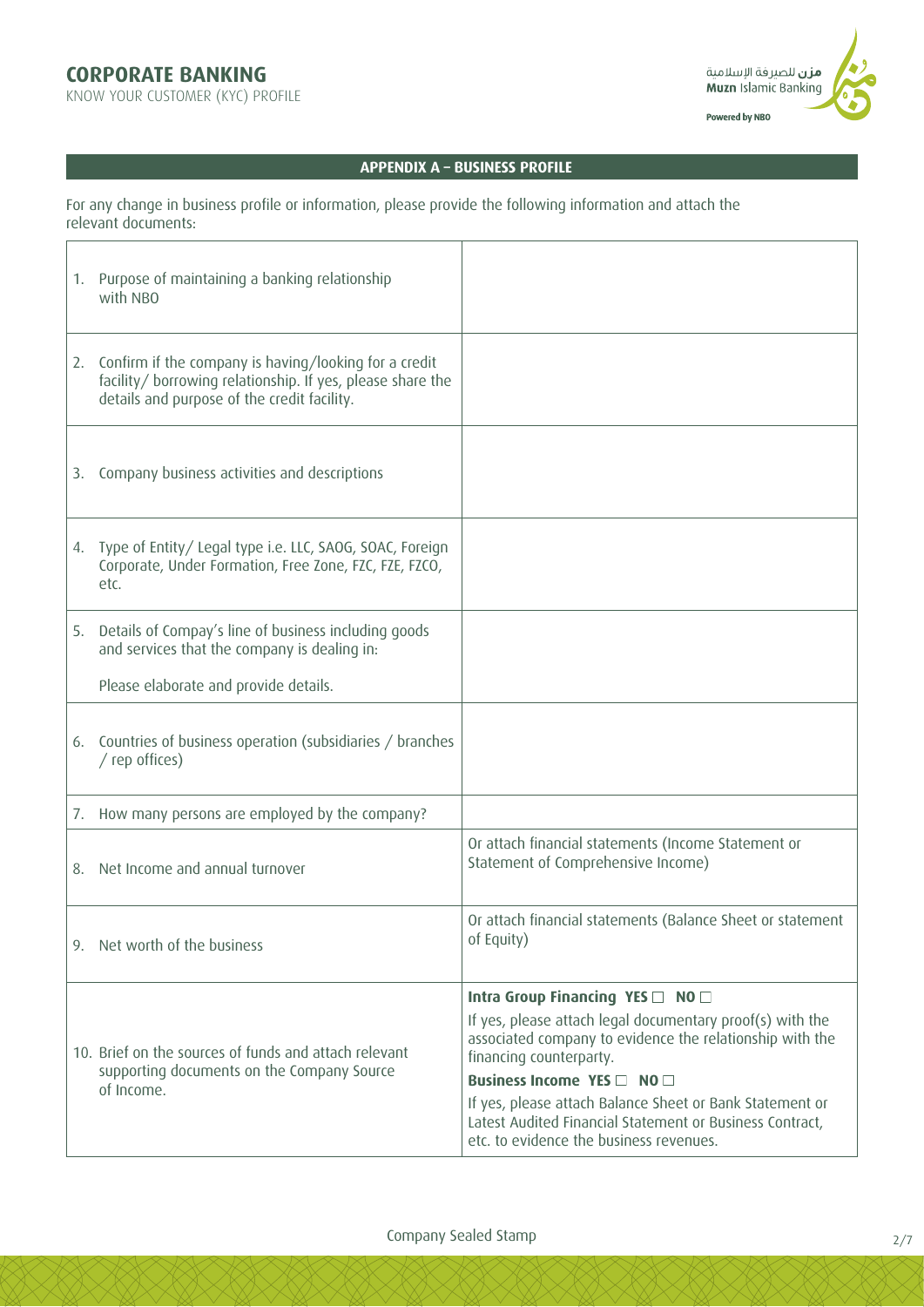KNOW YOUR CUSTOMER (KYC) PROFILE



|                                                                                                                                                                    | <b>APPENDIX A - BUSINESS PROFILE</b>                                                                                              |
|--------------------------------------------------------------------------------------------------------------------------------------------------------------------|-----------------------------------------------------------------------------------------------------------------------------------|
|                                                                                                                                                                    | Business Loan YES □ NO □                                                                                                          |
|                                                                                                                                                                    | If yes, please attach contract/agreement to evidence the<br>relationship with lending counterparts.                               |
|                                                                                                                                                                    | Investment by UBO YES □ NO □                                                                                                      |
|                                                                                                                                                                    | If yes please provide last 12 months bank's statements<br>for the company's shareholders along with their business<br>profile/CV. |
|                                                                                                                                                                    | External Investment YES □ NO □                                                                                                    |
|                                                                                                                                                                    | If yes, please attach contract/agreement to evidence<br>source of external investment.                                            |
|                                                                                                                                                                    | Other Source of Funds YES □ NO □                                                                                                  |
|                                                                                                                                                                    | If yes, please explain and attach details i.e. contract,<br>agreement, CR, etc.                                                   |
| 11. Is the Company directly/indirectly owned/managed                                                                                                               | $YFS \Box NO \Box$                                                                                                                |
| by a natural person residing in a sanctioned country?<br>If yes, please provide details.                                                                           | If yes, please provide details                                                                                                    |
| To know about the list of "Sanctioned Countries"<br>you may contact your account Relationship Manager                                                              |                                                                                                                                   |
|                                                                                                                                                                    | YES $\Box$ NO $\Box$                                                                                                              |
|                                                                                                                                                                    | If yes, then please;                                                                                                              |
| 12. Is there any business relationship and/or interest in<br>conducting a business relationship with sanctioned                                                    | -Mention the Sanctioned Country Name                                                                                              |
| countries or entities that derive any of their profit<br>from such countries?                                                                                      | -Mention the percentage of business proceeds originated<br>to/from Sanctioned countries                                           |
|                                                                                                                                                                    | -Sign and Stamp the Sanctions Undertaking letter                                                                                  |
| 13. Does the Company have any business dealings,                                                                                                                   | YES $\Box$ NO $\Box$                                                                                                              |
| business operations or business presence in any of the<br>countries which have been highlighted by the Financial<br>Action Task Force (FATF) as High Risk Country? | If yes, then please list country name:                                                                                            |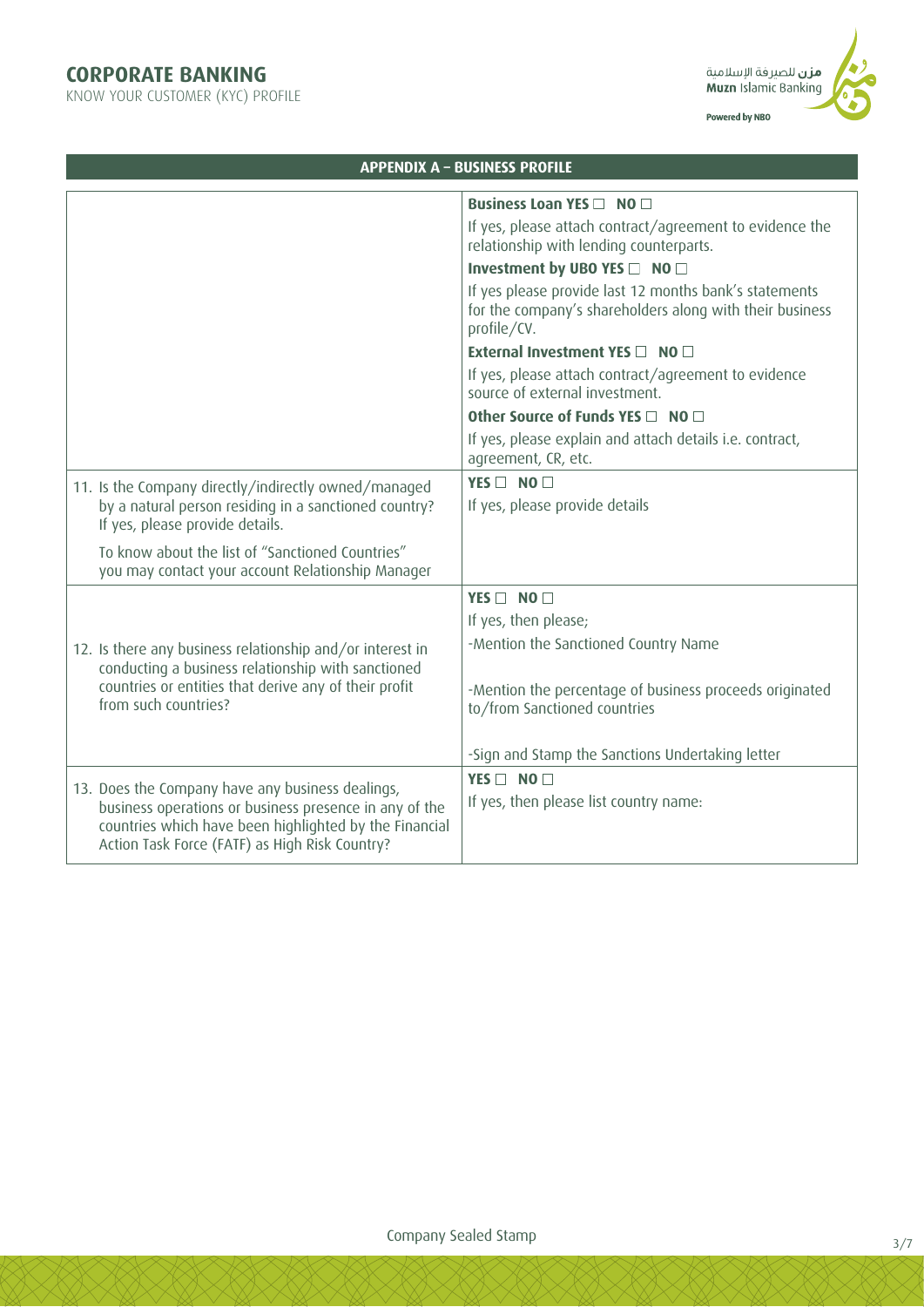KNOW YOUR CUSTOMER (KYC) PROFILE



### **APPENDIX A – BUSINESS PROFILE**

Please provide details and attach documents related to the Company's top Suppliers and Customers;

| <b>List of Suppliers</b>           |                                |                                     |                                            |                                             |                                 |  |  |
|------------------------------------|--------------------------------|-------------------------------------|--------------------------------------------|---------------------------------------------|---------------------------------|--|--|
| <b>Counterparty</b><br><b>Name</b> | <b>Counterparty</b><br>Website | <b>Country</b><br><b>Registered</b> | <b>Business line/</b><br><b>Activities</b> | Nature of party<br>relationship with<br>you | Attach any proof<br>of relation |  |  |
|                                    |                                |                                     |                                            |                                             |                                 |  |  |
|                                    |                                |                                     |                                            |                                             |                                 |  |  |
|                                    |                                |                                     |                                            |                                             |                                 |  |  |
|                                    |                                |                                     |                                            |                                             |                                 |  |  |
| liet of Customage                  |                                |                                     |                                            |                                             |                                 |  |  |

| LIST OF CUSTOMERS                  |                                |                                                               |                                              |                                             |                                 |  |
|------------------------------------|--------------------------------|---------------------------------------------------------------|----------------------------------------------|---------------------------------------------|---------------------------------|--|
| <b>Counterparty</b><br><b>Name</b> | <b>Counterparty</b><br>Website | <b>Country</b><br><b>Registered (Head</b><br><b>Quarters)</b> | <b>Nature of Business</b><br>line/Activities | Nature of party<br>relationship with<br>you | Attach any proof<br>of relation |  |
|                                    |                                |                                                               |                                              |                                             |                                 |  |
|                                    |                                |                                                               |                                              |                                             |                                 |  |
|                                    |                                |                                                               |                                              |                                             |                                 |  |
|                                    |                                |                                                               |                                              |                                             |                                 |  |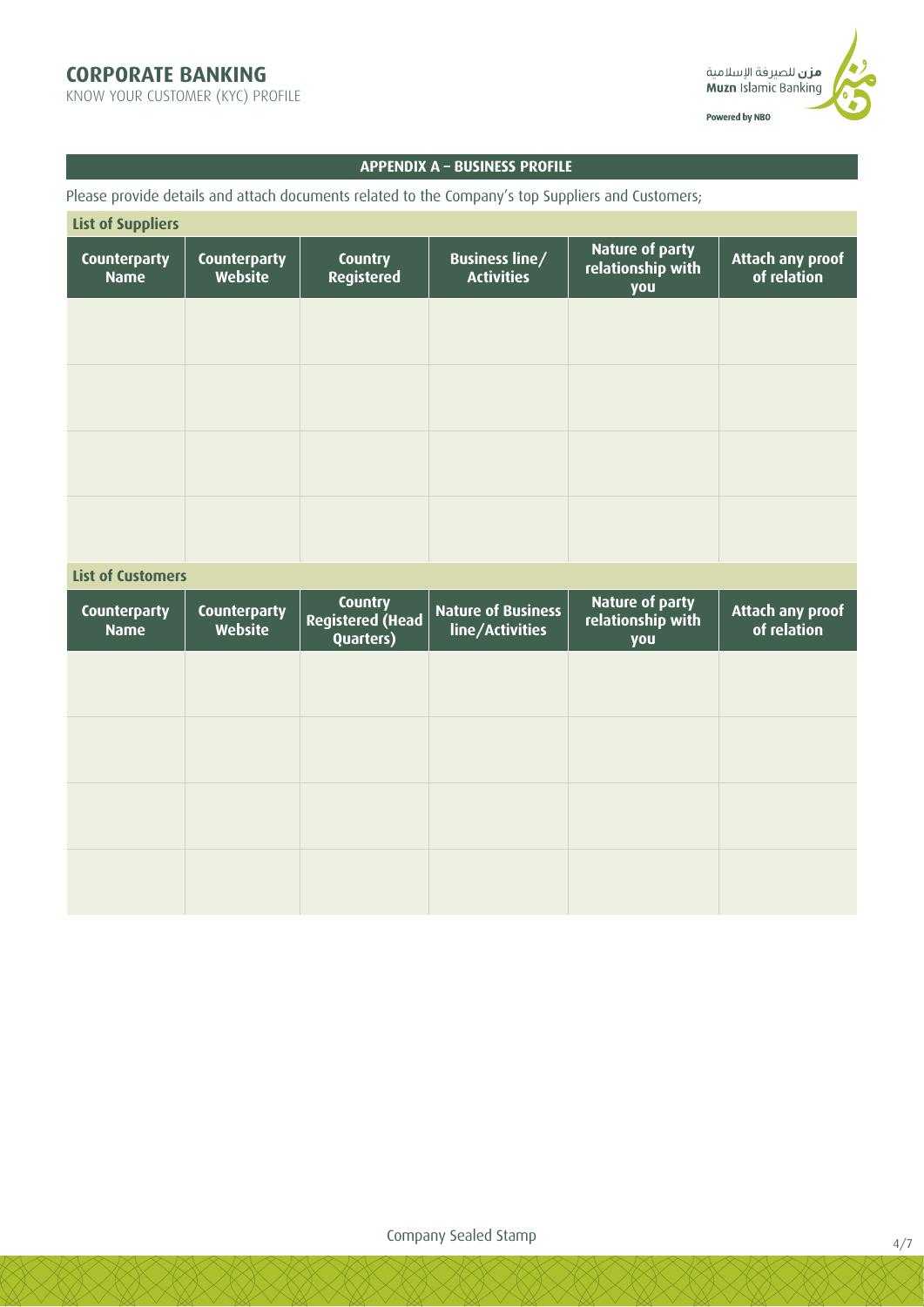KNOW YOUR CUSTOMER (KYC) PROFILE



#### **APPENDIX B – ACCOUNT ACTIVITY**

1. What are the expected activities of the account, please provide the details below:

|                                                     | Inwards      |               |                     | Outwards    |               |                  |
|-----------------------------------------------------|--------------|---------------|---------------------|-------------|---------------|------------------|
| % Expected type of transactions                     | 0/0<br>Cash  | 0/0<br>Cheque | % Bank<br>Transfers | 0/0<br>Cash | 0/0<br>Cheque | 0/0<br>Transfers |
| Expected volume of transactions<br>(OMR) per month  |              |               |                     |             |               |                  |
| Projected Annual Account credit<br>turnover (OMR)   |              |               |                     |             |               |                  |
| Countries transactions expected<br>from $/$ to      | From:<br>To: |               |                     |             |               |                  |
| Estimated Annual debit turnover of                  |              |               |                     |             |               |                  |
| the company (OMR)                                   |              |               |                     |             |               |                  |
| Estimated Annual Net Profit of the<br>Company (OMR) |              |               |                     |             |               |                  |
| Total year in business                              |              |               |                     |             |               |                  |

2. What products and services do the Company currently have from NBO? Please state in the table below:

| Product | Purpose of maintaining this product with NBO |  |  |  |
|---------|----------------------------------------------|--|--|--|
|         |                                              |  |  |  |
|         |                                              |  |  |  |
|         |                                              |  |  |  |
|         |                                              |  |  |  |
|         |                                              |  |  |  |
|         |                                              |  |  |  |

### **APPENDIX C – SHAREHOLDING AND UBO**

- Group Structure to disclose Ultimate Beneficial Owners/Shareholders (holding >=10%) In case the shareholder (=>10% shareholding) is an entity then the list of all underlying shareholders where the diluted ownership is greater than or equal to 10% are also required until the last natural person identified.
- Please provide the data below and attach supporting documents (attach passport copies and in case Oman resident, then Oman Resident ID copies – both sides and visa page).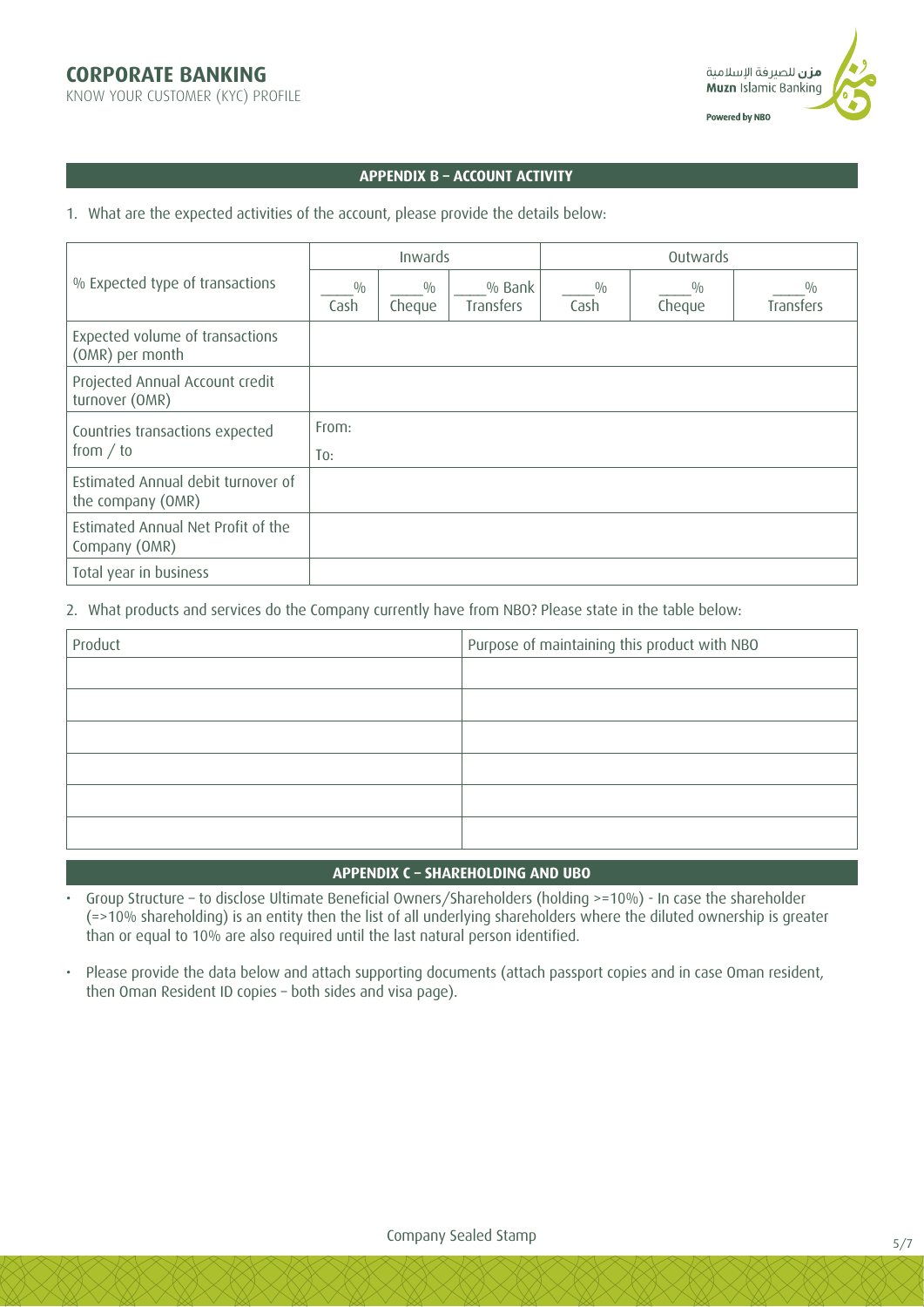## **CORPORATE BANKING**

KNOW YOUR CUSTOMER (KYC) PROFILE



| APPENDIX C - SHAREHOLDING AND UBO |                         |                                                     |                 |                                                                                     |                |                                |  |
|-----------------------------------|-------------------------|-----------------------------------------------------|-----------------|-------------------------------------------------------------------------------------|----------------|--------------------------------|--|
| <b>Name</b>                       | <b>Nationality(ies)</b> | <b>Identity</b><br><b>ID (Type &amp;</b><br>Number) | Role & Capacity | Residency Status<br>If Oman resident,<br>clarify who is Sponsor<br>and relationship | <b>Address</b> | $\frac{0}{0}$<br><b>Shares</b> |  |
|                                   |                         |                                                     |                 |                                                                                     |                |                                |  |
|                                   |                         |                                                     |                 |                                                                                     |                |                                |  |
|                                   |                         |                                                     |                 |                                                                                     |                |                                |  |
|                                   |                         |                                                     |                 |                                                                                     |                |                                |  |
|                                   |                         |                                                     |                 |                                                                                     |                |                                |  |
|                                   |                         |                                                     |                 |                                                                                     |                |                                |  |

• If the UBO is listed on a stock exchange domiciled in one of the following countries then no further analysis is required: Albania, Australia, Austria, Belgium, Bulgaria, Canada, China, Croatia, Cyprus, Czech Republic, Denmark, Estonia, Finland, France, Germany, Greece, Hong Kong, Hungary, Iceland, India, Indonesia, Ireland, Italy, Japan, Kuwait, Latvia, Lithuania, Luxembourg, Malaysia, Malta, Mauritius, Morocco, Netherlands, Norway, Philippines, Poland, Portugal, Romania, Singapore, Slovakia, Spain, Sweden, Switzerland, Thailand, Turkey, Sultanate of Oman, United Arab Emirates, United Kingdom and United States.

| <b>CONNECTED PERSONS</b> |                    |                                                                                            |                                       |                                                            |  |  |  |
|--------------------------|--------------------|--------------------------------------------------------------------------------------------|---------------------------------------|------------------------------------------------------------|--|--|--|
| <b>Name</b>              | <b>Nationality</b> | <b>Residency Status</b><br>If Oman resident,<br>clarify who is Sponsor<br>and relationship | Personal / Business<br><b>Address</b> | Contact Number/<br>Mobile Number &<br><b>Email Address</b> |  |  |  |
|                          |                    |                                                                                            |                                       |                                                            |  |  |  |
|                          |                    |                                                                                            |                                       |                                                            |  |  |  |

• Any person with the authority to operate the account (attach passport copies and in case Oman resident, then Oman Resident ID copies – both sides and visa page).